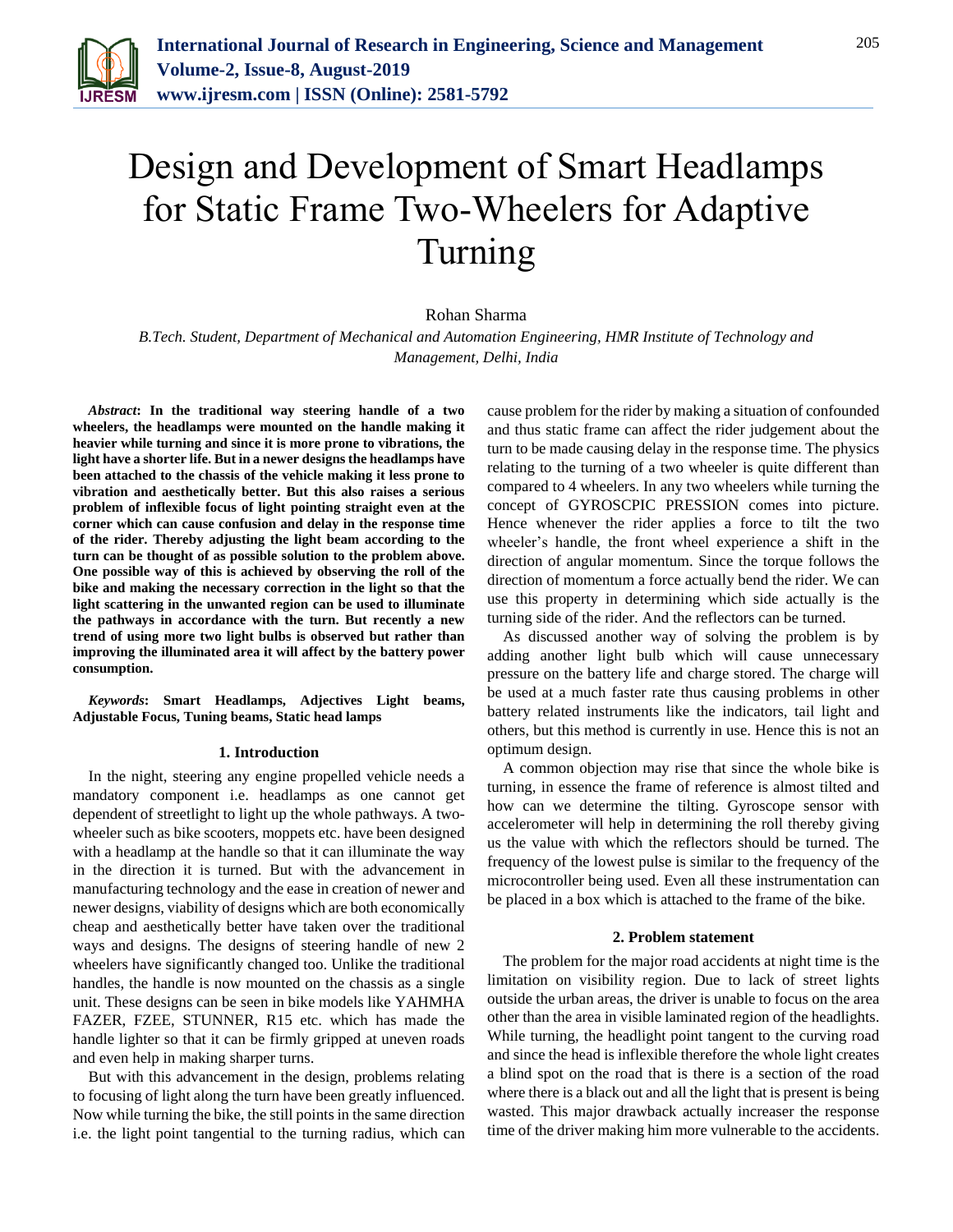

Moreover, this will cause a problem of ambiguous state of mind for the traditional bike riders. And the problem with the newer design is that an additional bulb light will cause more dissipation of heat and thereby casuing excessive stress on the limited size batteries. This sudden charging and discharging will obviously effect the life of the battery making it non-usable quite soon and reducing its life.

# **3. Objective**

The main agenda is to develop an active adaptive system for night time driving for two wheelers. Following are the main objectives:

- To increase the visible region on the corners
- Reflect the excessive light to the dark area
- Increasing the time for the rider to respond to any obstacle
- Other objectives of the work include:
	- a. Improving the design glitch relating to headlamps in modern 2 wheelers
	- b. With the addition of the above features the cost effectiveness with the new designed steering handles of the bike can be implemented.

#### **4. Working**

As soon as the driver initiates a turn, he tries to apply toque in the direction of the turn. This torque causes the spinning axis of the wheels to precis and therefore tilting the bike. This angle of tilt is further read by the gyroscopic sensor. The value of the angle is fed to the system which manipulated the direction and orients each reflector accordingly. With this new orientation of the reflectors, the light now orients to the direction of the turn and following the drivers steer.



Fig. 1. Working flowchart of our proposed model

## **5. Calculation**

Gyroscopic couple vector  $=$  change in angular momentum per unit time

 $=$  moment of inertia of the wheel  $*$ 

rotation per second of wheel \* precession Gyroscopic couple vector=  $I * \omega * \omega_p$ 

 $\omega_p$  = Gyroscopic couple vector /( I \*  $\omega_p$ )  $dθ<sub>p</sub>/dt = Gyroscopic couple vector / ( I * ω<sub>p</sub>)$  $d\theta_p = \int {\rm Gyroscopic\,couple\,vector}/({\rm I} \ast \omega_p) {\rm dt}$ 

With the known angle of tilt, servo motor will be feed so that the reflectors can be oriented according to the direction of the turn.

**6. Proposed design**



Fig. 2. Proposed design for the headlamps

#### **7. Result**

The graph presented below showcases the result obtained. With a controller with a better clock speed a better oriented data can be obtained. Therefore, with the small change in roll of bike the program calculates and orients the whole reflectors to a new orientation. This actually diverts light from horizon to the spot where there is low or absolute no light, thereby giving the driver more time to respond and thus taking quick decision. It can also be thought as road safety device and thus making two wheelers more safer. Some data points collected using actual experiments are.



Fig. 3. Graph representing orientation vs. roll

# **8. Conclusion**

In this project design and modelling of smart headlamps has been done. The main goal of our project was to widen the range of view for a static frame bike which can only point in same direction while turning. Another aim was to minimize the overall cost of the model which was also achieved. Our work started with identification of problem with static frame bikes